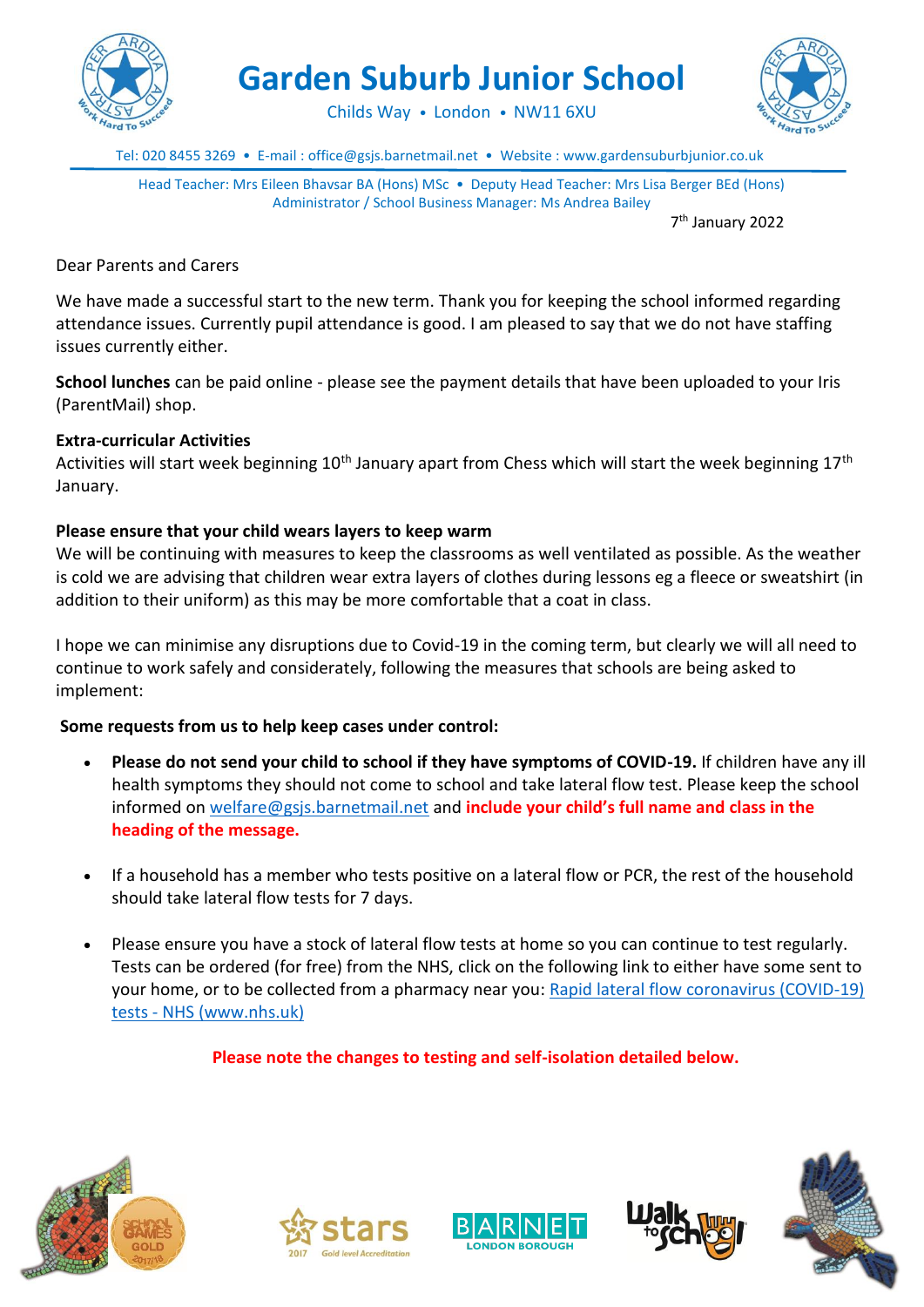

**Garden Suburb Junior School**



Childs Way • London • NW11 6XU

Tel: 020 8455 3269 • E-mail : office@gsjs.barnetmail.net • Website : www.gardensuburbjunior.co.uk

Head Teacher: Mrs Eileen Bhavsar BA (Hons) MSc • Deputy Head Teacher: Mrs Lisa Berger BEd (Hons) Administrator / School Business Manager: Ms Andrea Bailey

#### **Home Learning**

Home learning will be uploaded to 'Showbie' for those who are well enough to complete school work.

### **Class Assemblies**

We are hoping to continue with our class assemblies The rescheduled Year 3 assembly dates are on **Friday 14th January** as follows: **3J Class Assembly 9:15 am 3G Class Assembly 2:30pm** Parents are invited to attend their child's class assembly

**Year 4 Class Assemblies** Save the date for your child class assembly which will take place in the school hall at 2:30pm on the following dates: **4G** Tuesday 25th January **4S** Tuesday 1st February **4J** Tuesday 8th February (**Please note the change of date for 4G class assembly)**

### **Thank you for your continued support for the measures we are carrying out in school**

**Please note the changes to testing and self-isolation detailed below.**

With kind regards,

Mrs Eileen Bhavsar Head teacher

## **The self-isolation advice for people with coronavirus (COVID-19) has changed.**

It is now possible to end self-isolation after 7 days, following 2 negative LFD tests taken 24 hours apart. The first LFD test should not be taken before the sixth day. Summaries of the main changes are written below, but the full guidance can be found here:

[https://www.gov.uk/government/publications/covid-19-stay-at-home-guidance/stay-at-home-guidance](https://www.gov.uk/government/publications/covid-19-stay-at-home-guidance/stay-at-home-guidance-for-households-with-possible-coronavirus-covid-19-infection?utm_source=2%20January%202022%20C19&utm_medium=Daily%20Email%20C19&utm_campaign=DfE%20C19)[for-households-with-possible-coronavirus-covid-19](https://www.gov.uk/government/publications/covid-19-stay-at-home-guidance/stay-at-home-guidance-for-households-with-possible-coronavirus-covid-19-infection?utm_source=2%20January%202022%20C19&utm_medium=Daily%20Email%20C19&utm_campaign=DfE%20C19) [infection?utm\\_source=2%20January%202022%20C19&utm\\_medium=Daily%20Email%20C19&utm\\_campai](https://www.gov.uk/government/publications/covid-19-stay-at-home-guidance/stay-at-home-guidance-for-households-with-possible-coronavirus-covid-19-infection?utm_source=2%20January%202022%20C19&utm_medium=Daily%20Email%20C19&utm_campaign=DfE%20C19) [gn=DfE%20C19](https://www.gov.uk/government/publications/covid-19-stay-at-home-guidance/stay-at-home-guidance-for-households-with-possible-coronavirus-covid-19-infection?utm_source=2%20January%202022%20C19&utm_medium=Daily%20Email%20C19&utm_campaign=DfE%20C19)